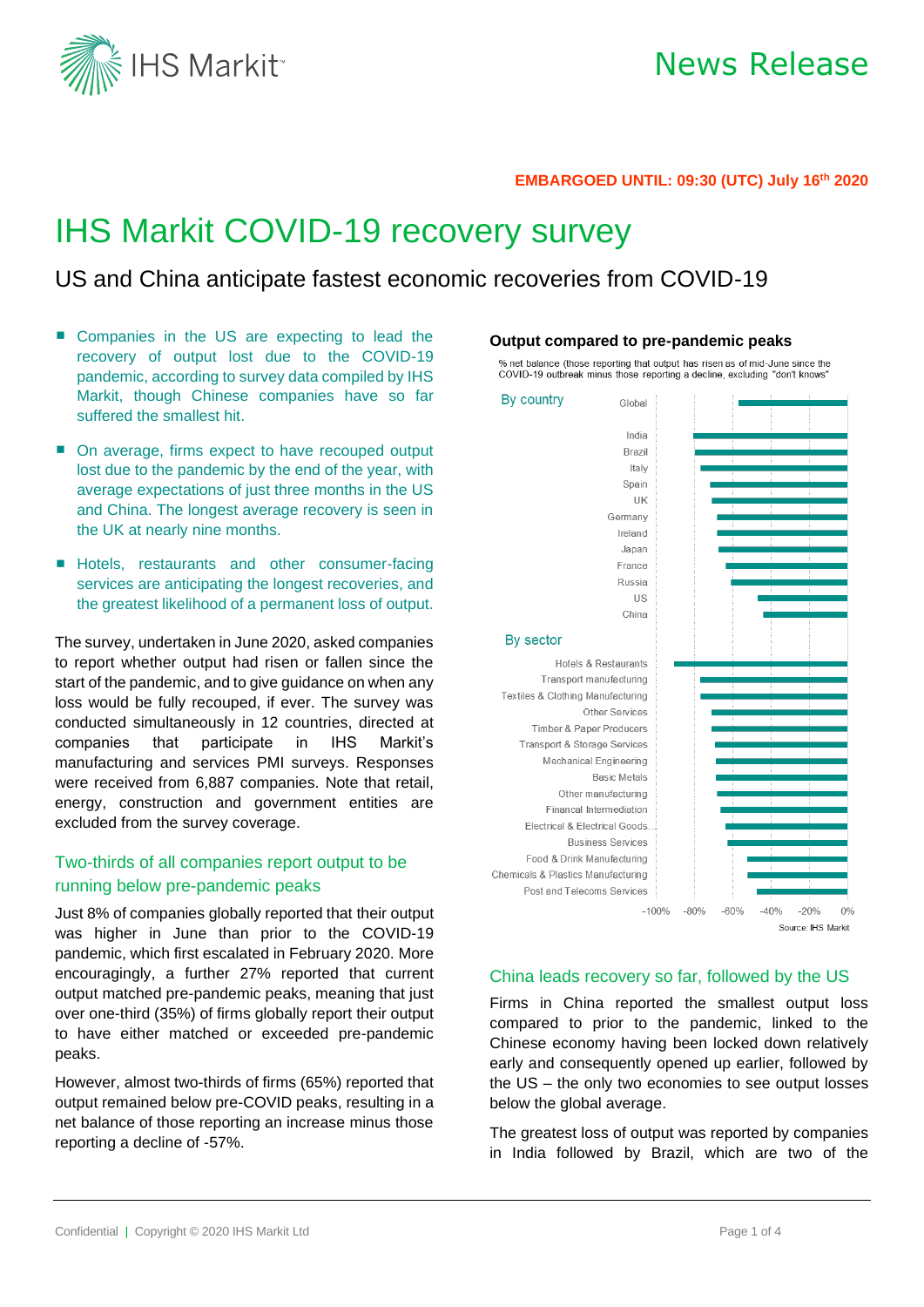

# News Release

economies which continued to endure relatively tight restrictions to contain the COVID-19 outbreak in June.

All sectors report output to be lower than prior to the pandemic on average, albeit less so at post and telecoms services, chemical & plastics firms and food & drink manufacturers. The steepest losses have meanwhile been seen in the hotels & restaurants, transport manufacturing, textiles & clothing and 'other' (mainly consumer) services sectors.

## Permanent loss of output most common in Japan

Just 2% of firms globally never expect to regain their pre-pandemic output peaks, ranging from zero companies in the US and China to 12% in Japan.

#### **Stage of recovery from pandemic**



By sector, the most common expectation of a permanent loss of output was seen in the transport services sector, which includes airlines, and 'other' services, which includes many recreational activities.

### Variance in recovery paths for lost output

Of those companies still waiting to recover, 13% globally expect to have regained their prior peaks within three months, with a further 17% within six months, meaning over a quarter of all firms expect to regain lost output by the end of 2020. An additional 16% expect to have recovered by mid-2021, leaving one-in-five with longer or unknown recovery paths.



#### **Global output recovery expectations**

If your output is lower, how long do you expect it to take to fully recover to pre-pandemic levels?

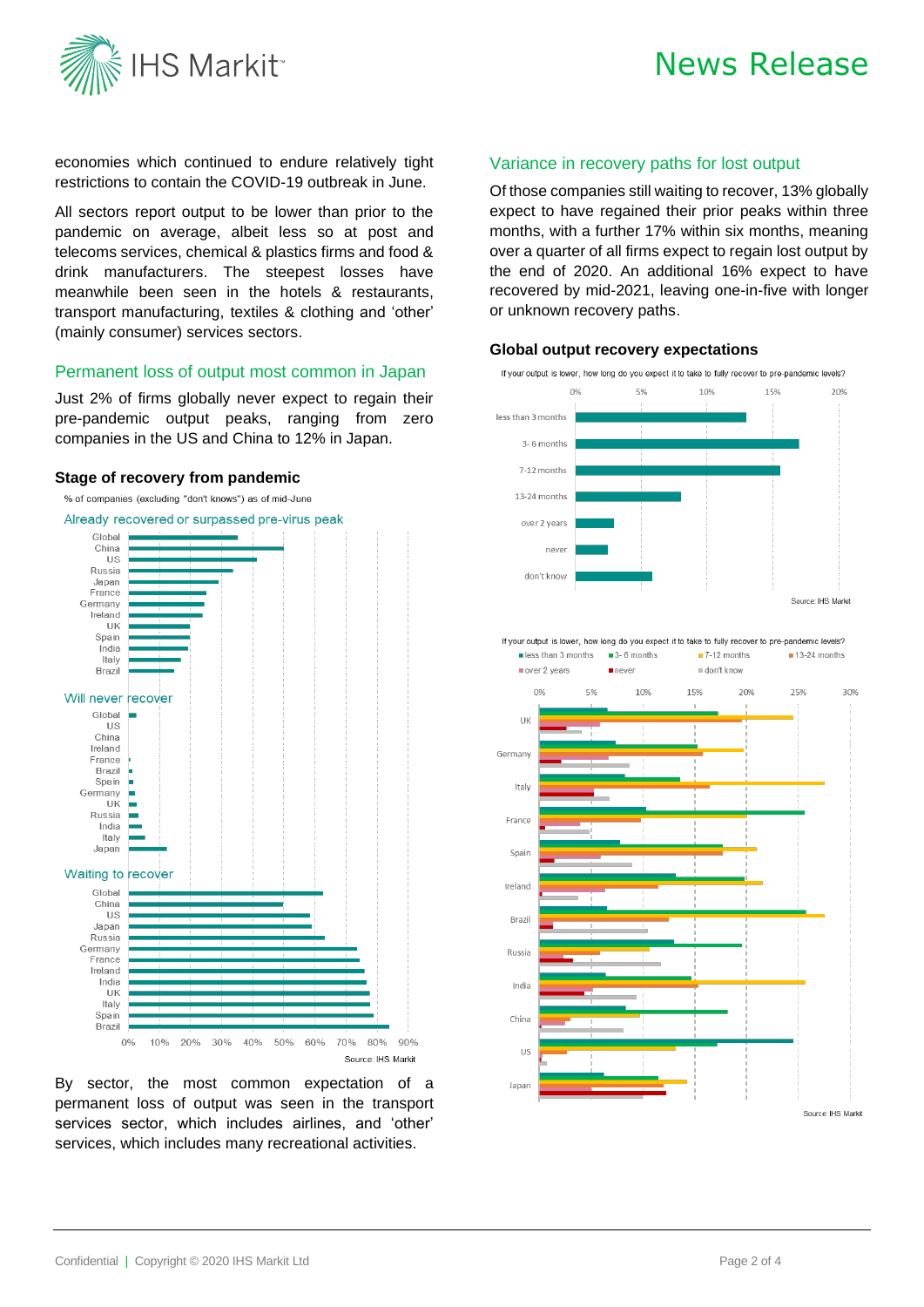

### Recoveries generally expected in months

The survey data therefore imply that, of the 62% of firms that are waiting (and still expect) to recover their lost output, the average recovery time is five months, ranging from an average of almost nine months in the UK to just three months in the US and just over three months in China. By sector, the longest expected recovery time is seen for hotels & restaurants.

### **Expected recovery dates**

Date when firms expect, on average, to regain pre-pandemic output peaks



#### US firms most upbeat on recovery paths

Looking at an overall gauge of COVID-19 recovery paths, which takes into account not just the proportion of firms that have already exceeded pre-pandemic output peaks but also considers expected recovery times for the remaining companies<sup>1</sup>, firms in the US are the most upbeat regarding recovery followed by China. That said, the data were collected prior to the reacceleration of case numbers in the US and the reimposition of restrictions in some states which is likely

to delay recoveries. Firms in Japan have the longest recovery expectations (from this moment in time), followed by India, Italy and the UK.

By sector, food & drink companies see the fastest recovery paths followed by chemicals & plastics manufacturers. Hotels and restaurants see the longest recovery path, followed by textile & clothing makers and transport services.

#### **COVID-19 recovery indices**

Recovery speed-adjusted % net balance (those reporting that business output has risen as of mid-June since the COVID-19 outbreak minus those reporting a decline, with weights assigned to the latter depending on when companies expect their output to be fully recovered)



#### Source: IHS Markit

### Comment:

Commenting on the survey, **Chris Williamson**, Chief Business Economist at IHS Markit, said:

*"The survey reveals a surprisingly short anticipated path to recovery for companies on average, which will help ferment expectations of a v-shaped recovery for many markets. Firms in the US and China are particularly* 

<sup>&</sup>lt;sup>1</sup> The proportion of companies still to recover lost output is weighted, with those that have a longer expected recovery time given a higher weight.